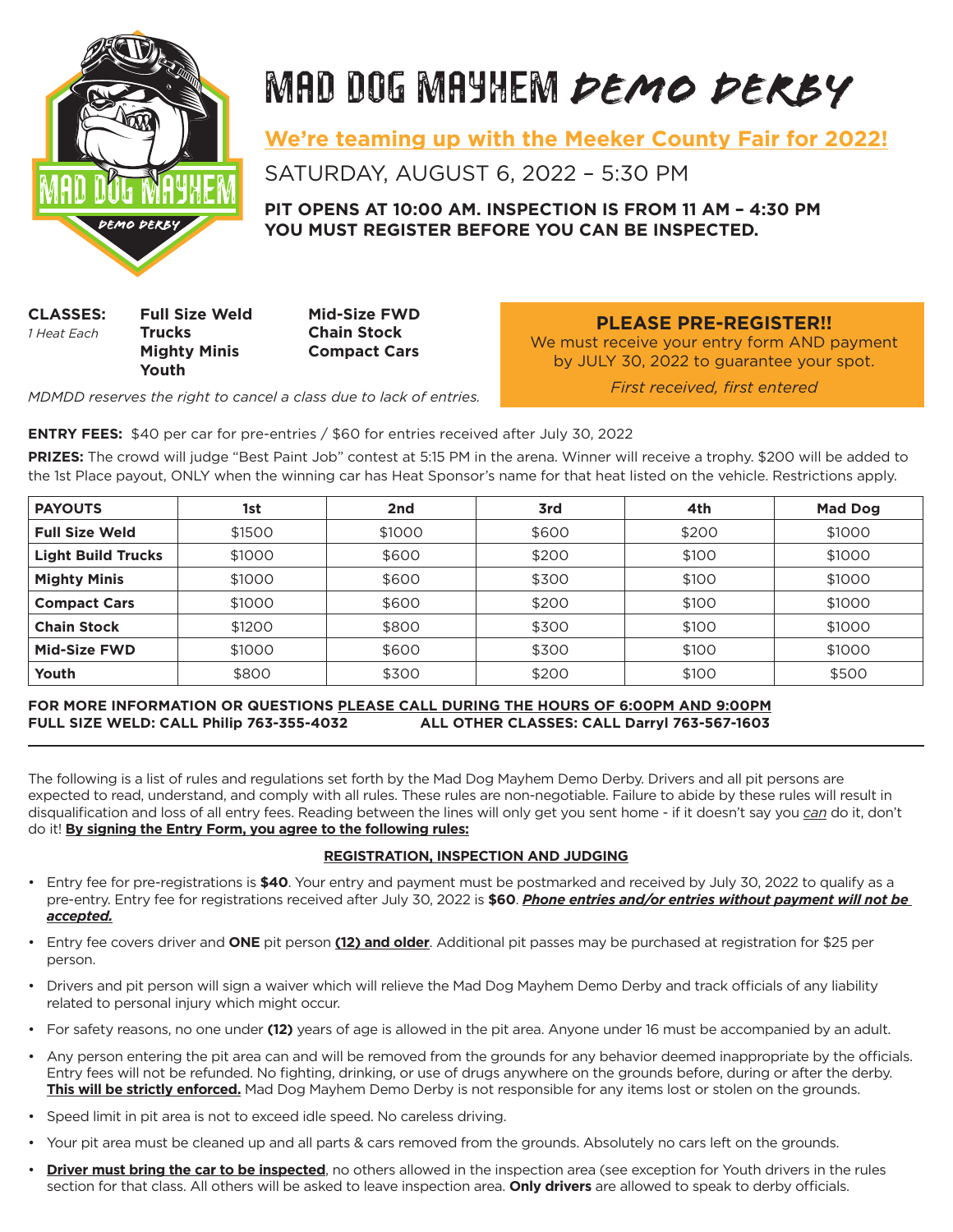- **You must be registered and inspected BEFORE 4:30pm or you will not be allowed to run. We will not delay the derby start time for late arrivals. Strictly enforced for 2022.**
- Judges decisions are **FINAL**; arguing will mean immediate dismissal from the grounds and forfeiture of prize money or entry money.
- **We reserve the right to re-inspect a car at any time**. Noncompliance will result in disqualification and loss of any and all winnings. Any complaints about other cars will be inspected but **only** if complainant attends. **Complainant must be a driver of the same class and must provide \$200 CASH prior to inspection. Cash will be forfeited to inspected driver if complaint is found to be fraudulent.**

# **RULES FOR ALL DIVISIONS**

**\*\*No Imperials 1973 or older. NO Lincolns 1969 or older. Sedagons, convertibles, hearses, and ambulances are NOT allowed.\*\***

All drivers **MUST have a valid driver's license**, safety helmet & eye protection. Drivers under 18 years of age must have written permission from parent or legal guardian to run. *\*See special provisions for Youth class.\**

Cars must have safety belts and charged fire extinguisher. **NO EXCEPTIONS**.

Hoods must be open for inspection, radiators will be checked for antifreeze, **no antifreeze allowed, MUST HAVE WORKING BRAKES AT ALL TIMES**. If it is discovered that you do not have working brakes, you **WILL** be disqualified.

Each car is restricted to approximately **(5)** gallons of gas per heat, unless otherwise noted. Stock gas tanks must be removed prior to entering derby grounds

All glass, plastic, trim, white metal, door panel components and other materials must be removed from the car before entering derby grounds.

Gas tank to be made of steel, secured by **metal** straps, chains or bolted to the floor, protected on all sides, and located in back seat area. **NO RATCHET OR BUNGEE STRAPS!!** Any gas lines other than standard equipment must be located inside the middle of the car. Outlet to fuel pump must be through a tight connection to tank. Gas lines that run through firewall must be made of steel or high pressure hose. Any car leaking fuel will be flagged out.

**Driver's door must be painted a contrasting color to the rest of the car.** NO EXCEPTIONS!! Build driver's door to take a hit!!

Car number must be on car before inspection and clearly legible. Car number will be required to display on roof sign, (numbers and sign to have contrasting colors). Sign can be wood or metal with car number on both sides. Sign must be at least 15" high by 20" long, with number at least 12" by 4". Roof number **MUST** be clearly legible. Car numbers are on a first come first serve basis for each class. Car numbers must be **numbers only**, no wording for car numbers. NO EXCEPTIONS.

Absolutely no profanity or obscene gestures to be displayed or hung on car. American flags may be painted on your vehicle but no flags hung or flying from vehicle.

Any car that is put on time by judges will have **2 minutes** to make contact with another car still in the derby or be disqualified. **No hitting of dead vehicles.**

**One warning for driver's door hit. Flagger's discretion.** No intentional door hits. No using your driver's door as a shield.

You are allowed only one fire per heat, if event is stopped a second time to put out a fire from your car, you will be disqualified.

For safety reasons, the arena will be bordered with cement barriers. Any car that goes over or through the barriers causing an unsafe situation will be disqualified.

All drivers **MUST** remain in car until the heat is over or flag person stops the action for safety reasons. You **MUST** keep your helmet on! No driver's arms outside car during event. **One warning only.** No pit persons on track at any time without permission from judges.

All classes **(except Youth & Chain Stock)** may have full wheel center.

If you can't make your car fit the rules for the class you are trying to enter, you will be bumped to another class or you will **NOT** run. **NO EXCEPTIONS & ABSOLUTELY NO REFUNDS.**

**REMEMBER—Judges decisions are FINAL!! Reading between the lines will only get you sent home. Please be sure to read the rules CAREFULLY as this is the driver's responsibility. If you have questions, you may call so that you don't risk being disqualified the day of the event. Don't forget to mail in your Entry Form before July 30, 2022 to be listed, along with your sponsor, in the event program. If you chose to enter the day of the derby, please print off the Entry Form, fill it out and bring it with you to the Registration area. This will speed up the check in process. We WILL NOT offer refunds if your car is not able to run for any reason, so don't fight with us to get your fees refunded!! This will get you banned from any and all future events.**

#### **FULL SIZE WELD, COMPACT CARS, & MID SIZE FWD**

FULL SIZE WELD - No Imperials 1973 or older, no Imperial sub frames, no Lincolns 1969 or older. Sedagons and convertibles are not allowed.

**COMPACT CARS** – Wheelbase 104" or less. No convertibles or Sedagons.

**MID SIZE FWD** – Wheelbase 113" or less – Front wheel drive only. No Sedagons or convertibles.

All glass, plastic, white metal grills and trim must be removed before entering grounds. No wheel covers allowed. Vehicles must be clean and free of loose objects. All decking in station wagons must be removed.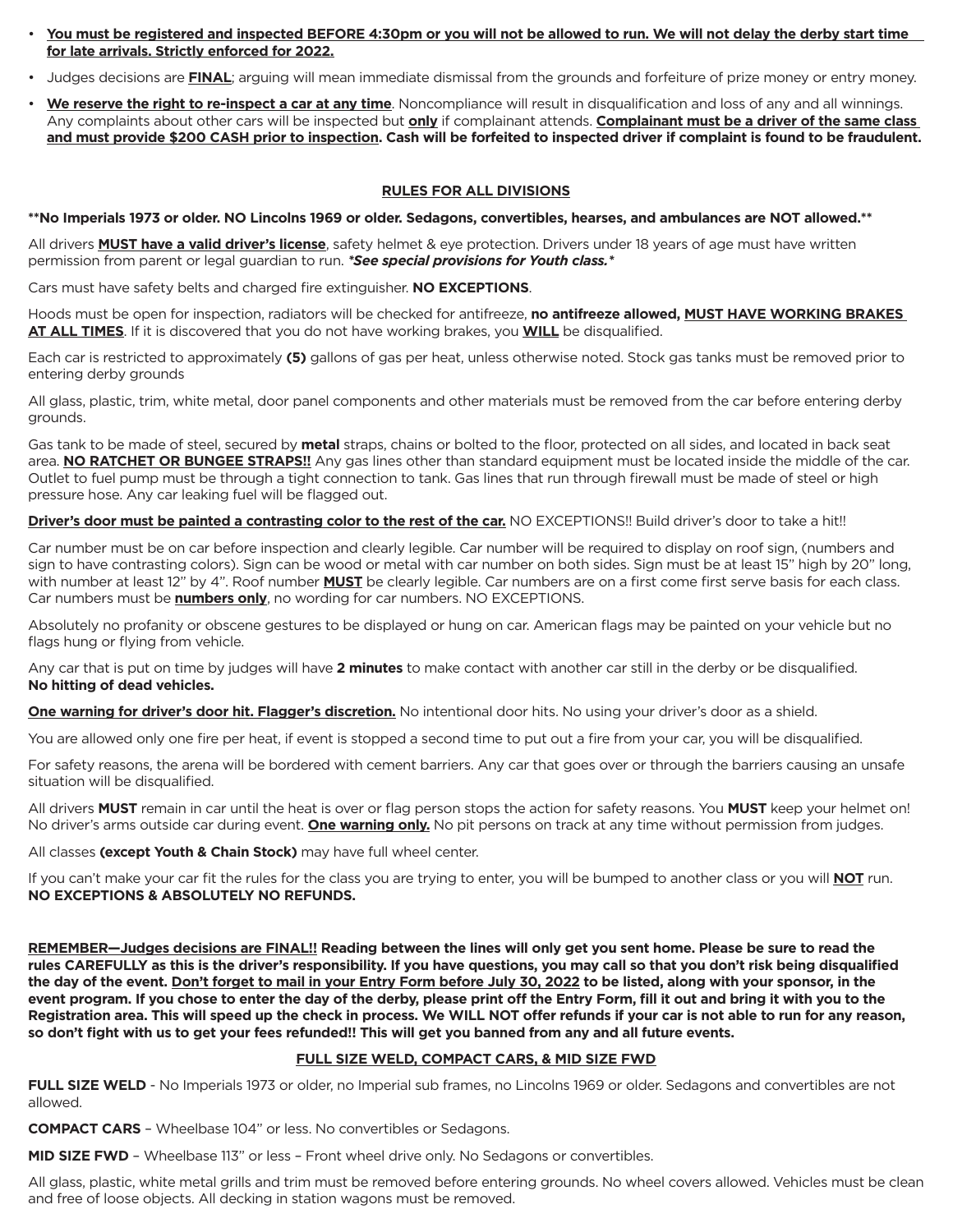Driver's window and front windshield may have wire mesh or straps for protection. Front windshield may have two bars running from roof to cowl and may be bolted or welded to sheet metal only. Rear windshield may have one bar running from top of window to not more than 2" on trunk and may be bolted or welded to sheet metal only.

Original gas tanks must be removed. Gas tanks must be metal and be located in the back seat area of the vehicle. Tank must be secured with metal straps and be bolted to the floor. Gas tank protector allowed. The protector can be 35" wide maximum and attached to the seat bar. May NOT be attached to any sheet metal. Do not get carried away.

ANY spills or leaks will result in vehicle not being able to run. Gas lines other than standard equipment must be located in the center of the vehicle.

Electric fuel pumps are allowed if mounted securely in the vehicle. Must have shut off switch near steering wheel or wired to ignition.

Two batteries are allowed, must be an automotive battery (No CAT or Industrial batteries) must be inside the vehicle on the passenger side floor and be securely fastened (bolts may go through frame) and covered. Rubber mats are acceptable. A box or container is recommended. Battery box may not exceed 2" on each side (don't get carried away). No double floors allowed.

Auxiliary water systems are NOT allowed. Original or automobile radiator must be left in its original position. No metal or mesh to protect radiator. The fan may be removed or cut. Electric fans are allowed.

Headers allowed through hood not to extend higher than the roof of the vehicle.

There must be a hole (12" minimum) cut in the hood for fire safety. This must be done before inspection.

Transmission shifter may be located on the floor. Transmission coolers are allowed. No transmission braces permitted. Aftermarket bell housings allowed.

Use motor and transmission of choice. NO mid-plates allowed. Lower engine cradle allowed with pulley protector. Engine may be strapped down on four corners using strap, angle, chain or chain but not to strengthen frame. 2" x 1/4" maximum strap or angle.

Steering column may be altered to prevent loss of steering. NO distributor protectors allowed. Distributor cap clamp allowed.

All vehicles must have brakes at **ALL** times.

Any tire allowed. Stem protectors allowed. Uni-lug centers allowed, on stock automotive rims. No other reinforcement of rims allowed. Disqualification will result if discovered. Wheel weights must be removed. Tires may be screwed to rims. Tires may be doubled.

All trailer hitches and parts must be removed from vehicle.

Body mounts may be removed. Original bolts can be replaced with 1" maximum bolts in factory locations only. You may add 2 additional bolts per side. Flat washers no bigger than 4" x 4" x 1/4". Bolts and washers **cannot** be welded to frame or sheet metal.

**FULL SIZE** – stuffed bumpers allowed. Must be factory automotive bumper with factory skin and backing.

**MID-SIZE FWD & COMPACTS** – Bumpers may be cut or bent. Welding of the bumper skin together (chrome to inner liner) is allowed. NO STUFFED BUMPERS allowed. Bumper vent holes may be welded shut, however must have access to inspect. You may use a 6x6 square tube or 6" pipe, 3/16" max thickness. Ends must be open.

Any automotive bumper, bracket, and shock may be welded on the front and back of car. Maximum of 16", measured from the back of the bumper to the back of the bumper bracket/shock, no taller than the frame. If not using a bracket or shock, you may use a FLAT 1/4" maximum plate 16" long.

Dash may be removed. A 5" maximum dash bar is allowed. Bracing 5" maximum is allowed behind driver's door post to door post on passenger side for driver's protection. No more than 12" behind the seat. Bracing 5" maximum is allowed to connect the dash bar and the door post to the door post on the passenger and driver's side (can be an X). Two down bars allowed from cage to floor on driver's side and on passenger side. Must be straight down, not angled (forward or backward). Down bars may be attached to the top side of the frame. Do not mount your dash bar closer than 3" from ANYTHING. This will be measured behind the distributor. Excluding compact cars.

Driver's door may be fully welded. All other doors may be welded 3" on and 3" off. If doors not welded, may be chained/bolted/wired to keep them shut. May have a bar on the outside of driver's door, not to exceed 4" past door itself. Non-post cars may have flat steel strap welded from roof to door on passenger and driver's side. Strap should be no more than 4" wide by 1/4" thick.

Roll loop allowed behind seat (not more than 12" behind seat). May be attached to the top of the frame on floor and welded or bolted to roof. (No kickers going to the back of vehicle allowed.)

#9 wire may be used in four locations of your choice, inside car only, and may go around frame.

Hoods are to be either bolted, chained or wired (choose one).

**Bolts:** Maximum 1" all-thread, 6 bolts maximum, may run through the frame. All-thread may be welded to the frame and sheet metal. Washer plates may not exceed 4" x 4" x 1/4". All-thread may not be sleeved. All-thread must be straight up and down, not angled forward or backward. Washers may not be welded to anything.

**Chains:** No more than (2) single strand wraps will be allowed from the bumper to the hood. No crisscrossing allowed.

**Wire:** Hood may be wired up to 8 locations. Must be sheet metal to sheet metal.

Allowed to bolt hood sheet metal (skin) together with up to twelve 3/8" bolts. **NOT** allowed on trunk.

Hoods are allowed to be bent over the front of the vehicle but not to extend below or over the bumper. Hoods must be open for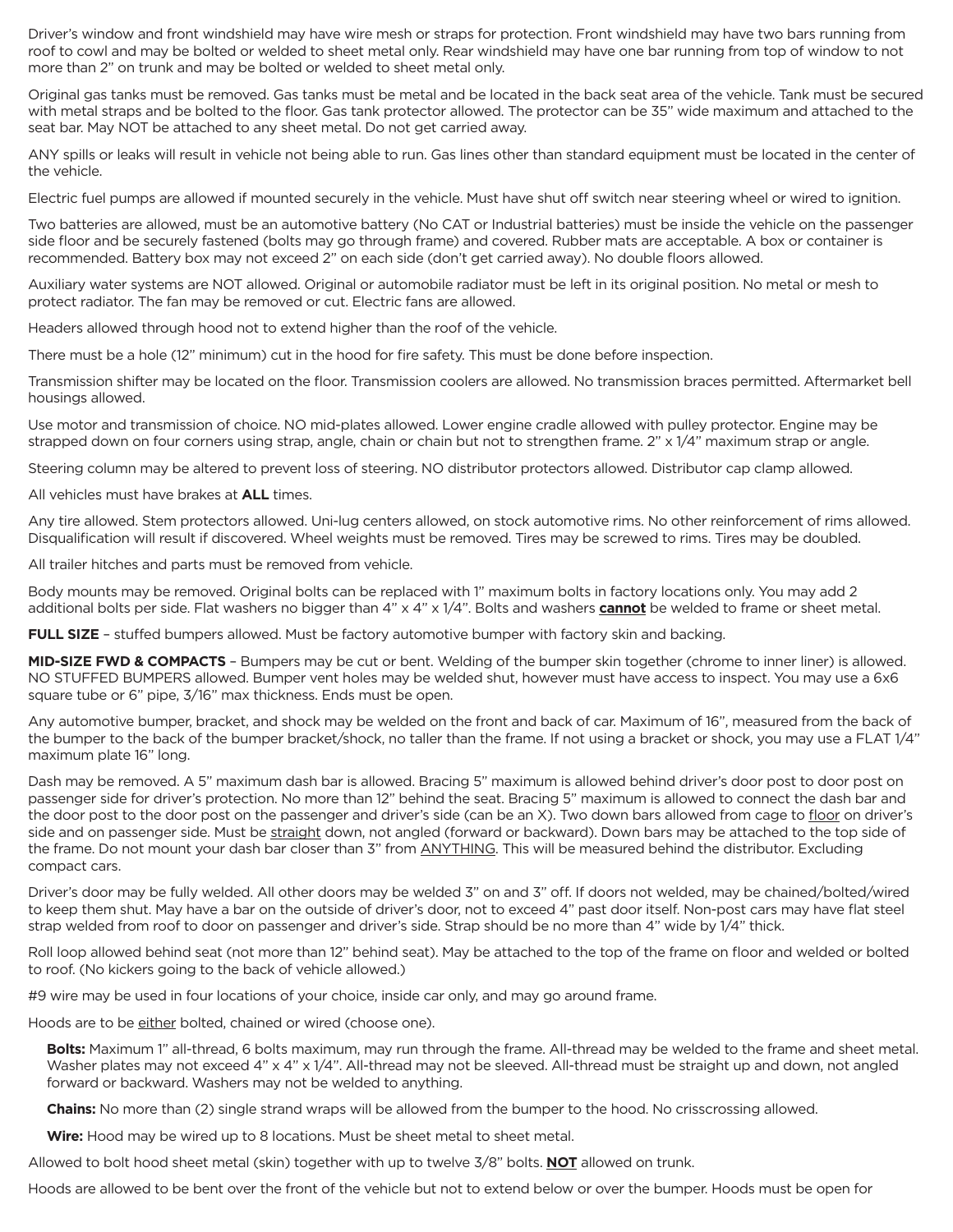inspection and hood must be brought up to inspection with vehicle.

Spacers allowed on coil springs to bring car up to height. Maximum bumper height is 21" to bottom of bumper. Leaf springs may have six clamps per side, factory or homemade. Leaf springs must stagger down in spring length from largest to smallest and must be stock number of leafs. Minimum bumper height is 16" to bottom of bumper.

A-arms, ball joints and struts must remain stock. Tie rods may be reinforced. Front suspension may be solid for height only, not for reinforcement. Rear suspension must remain stock (i.e. leaf spring under axle) unless otherwise noted. Rear suspension may be welded or bolted solid.

Use rear end of choice. Welded or posi trac recommended. You may tilt rear end if you wish. Rear end bracing allowed.

Rear ends may be chained or wired in two spots to the frame. Slider driveshaft allowed. Upper and lower trailing arms may be reinforced but still function in a factory manner. Coil spring cars may also run a chain from frame rail to frame rail above rear end. Leaf spring cars may also run one chain per side from leaf spring to frame behind rear end.

The '99 and newer cars can change rear suspension to the older style system. The '03 and newer may NOT change the front cradle and front suspension must remain stock with the exception of reinforced tie rods.

Frame tilting allowed but no added metal reinforcements. Front frame may be shortened. Core support spacer may be used but not welded to anything.

Trunks may be bolted, chained or wired shut (choose one)

- Lid may be chained up to six locations, single strand, sheet metal to sheet metal
- Wired up to eight locations, sheet metal to sheet metal
- Small bolts 3/8" maximum used around outside edge, sheet metal to sheet metal

• All-thread (maximum 1") may extend through frame rail and trunk, three per side and may be welded to frame straight up and down

• Washer plates no more than 4" x 4" x 1/4" and may **NOT** be welded

Trunk lid tucking allowed. Do not bend in sides. No full wedges. Must have access to inspect.

Trunk may have (6) 4" x 4" patches or bolted (choose one method only).

Wheel wells may be cut away for tire clearance. Fenders may be bolted together with (8) eight 3/8" bolts or less.

Body lines may be pounded. Body seams may not be welded.

Welding front frame seam from front body mount by firewall to front of vehicle allowed. **ONE SIDE OF FRAME ONL**Y up to 1/2" wide, no added material. Don't get carried away or you will cut.

If you have to re-stub your vehicle, you are only allowed to butt weld frame together. This means NO overlapping. You are allowed 1" x 1/4" to go around stub only. NO CUSTOM FRAMES ALLOWED. NO squaring of frames. Re-stubs must be from same model and vintage.

Pre-run cars will be allowed to plate where a car is bent. There must be proof of a bend where plate is. Plate cannot exceed

5" x 5" x 1/4". No more than six plates total on car.

Number must be painted in bright colors on both front doors and must be at least 15" tall. An upright sign with number must be used on the roof for identification of vehicle. Your car number must actually be a number and no wording. No names for cars, just a number. Pre-registered cars have priority for number, all matching numbers will need to be modified (add an X after number).

No objects, obscene words or suggestions allowed on vehicle. They will be removed at judge's discretion!

No alterations allowed on vehicles after inspection, you may be disqualified.

Vehicles may be subject to re-inspection at ANY time.

**Don't assume anything – call first. Must know your vehicle type, model and which class you are in. No welders allowed in pit.**

# **CHAIN STOCK**

Any mass produced 2-wheel drive cars, open year, wagons are allowed.

**Absolutely no welding of body, wheel wells, frame, or bumpers allowed.** Tire in tire allowed. May cut holes for chain in doors, hood and trunk. You may cut wheel wells, bumpers and notch frame.

Doors are allowed to have two chains per door seam, except driver's door. Driver's door may be welded rather than chained and must have brace on inside for driver's safety, bracing behind driver seat is a must.

Floor shifter optional. Gas pedal, brake pedal and slider optional. Lower block saver cradle optional.

Trunk and hood must be chained (NO WELDING), 6 chains or #9 wire on each. Trunk may be tucked. You may run (6) 4"x4" repair plates, must have visible bend.

Push button and toggle switch are allowed.

Headers may be used with holes cut through hood.

Welding of rear-ends is allowed. May intermarriage stock rear ends and motors with no set back. Motor mounts may be welded to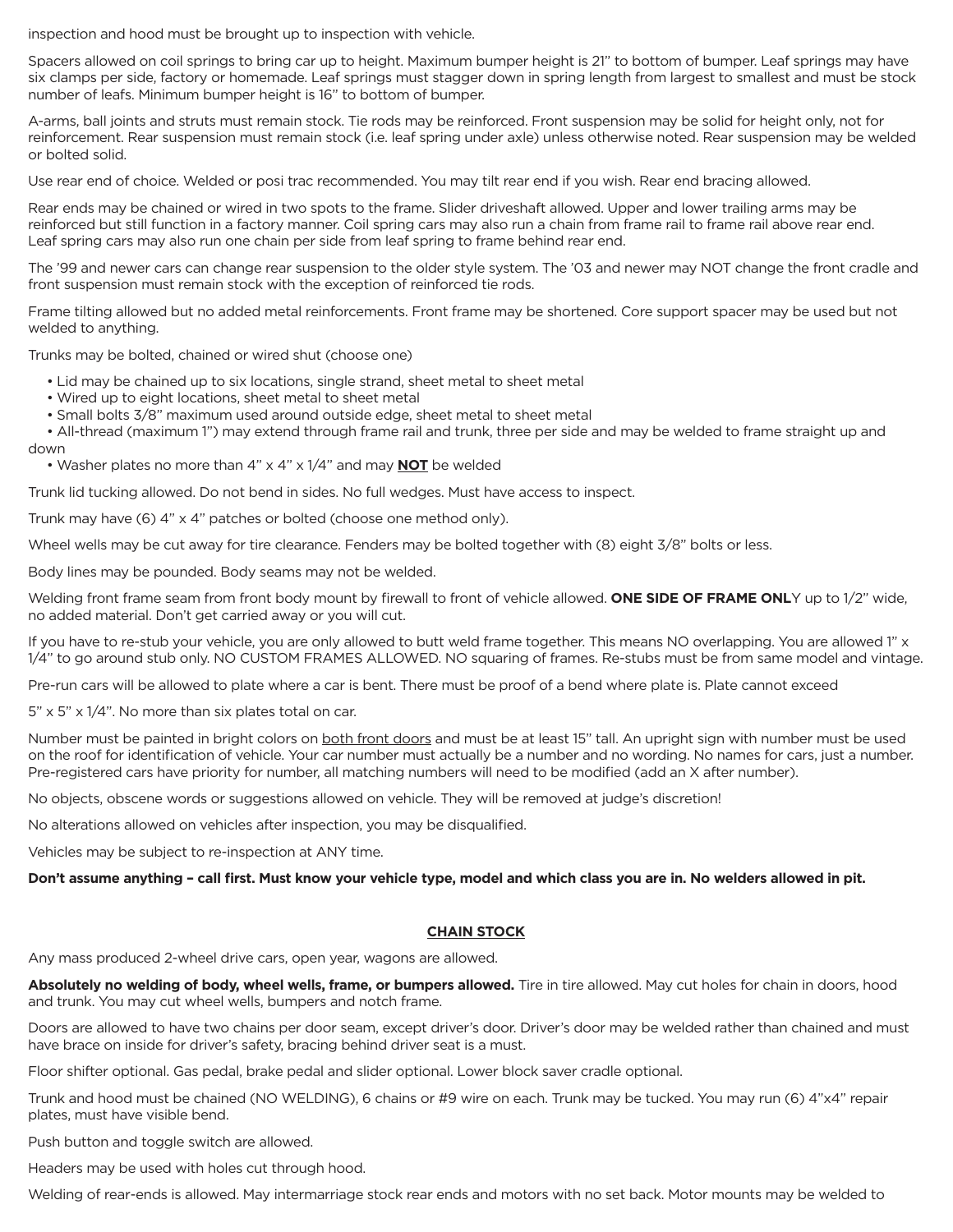frame with no added material.

Dash can be removed. If removed, must have dash bar.

All glass, plastic, rubber, fiberglass, trim, white metal must be removed as it states in general rules.

Tubes in tires and valve stem protectors are allowed. **Tire in tire is allowed.**

Can run without bumpers. Front bumpers cannot be used as back bumpers and vice versa. **NO** exposed bumper shocks. Bumpers may be seam welded and vent holes may be plated shut. **No stuffed bumpers.** 

This is a CHAIN STOCK CLASS. NO PROTECTORS or MID-PLATES. If it is not a part from the automotive factory you cannot run it.

A-frames or front struts may be welded with up to 6" added material per side only. Front and rear bumpers may be welded with **NO** added material. May run 6" x 6" tube or 6" pipe (3/16" max thickness) ends must be open.

12" bumper bracket allowed.

**No welding unless specified.**

#### **LIGHT BUILD TRUCK RULES**

(rules same as Winter Slam)

**1/2 to 3/4 Ton** American made pickup, extended cabs, crew cabs and Suburbans are allowed; 2-wheel drive or 4X4 with front driveshaft removed. No 1 ton frames or axles. No military vehicles. NO 1 tons or frame swaps. Frames must remain stock. Front frame may be shortened but core support may not be removed. No welding other than specified!! NO adding extra braces in frame or engine cradles. If officials suspect a 1 ton frame, it will be driver's responsibility to have written proof by frame code and VIN number or you will NOT run.

**Hood** - may be chained (3/8" chain), wired or bolted in six separate locations, two chains or wires may go from core support to bumper. You will be allowed two 1" maximum rods welded to frame used for hood pin at core support. Rods may be welded to core support 5" per rod (5 " long filler material can be used to reach core support if not resting tight against). You will be allowed 5" x 5" washer welded to top of core support for hood pins to go through to hold into position, other 4 locations up to 1" maximum. Hood pins, wires or chain must go from sheet metal to sheet metal only. Hood washer no larger than 5" x 5" x 1/4" thick. Hood pins must be straight up and down, 1 ft. maximum length. You may use four 3/8" bolts each hole to bolt hood skin together hood openings around stacks. MUST have two window bars no larger than 3" in diameter or two #9 wires in windshield opening to prevent hood from entering driver's compartment for driver's safety. Must be open for inspection.

**Doors** - may be chained in two locations per seam or welded with 24" of total weld *outside only* (1/4" strap no wider than 2"). Each chain or wire location will count as 4" of weld. Driver's door may be welded solid and reinforced for safety (highly recommended) and can have driver's window net.

**Tailgate** - must be ran in upright position, cannot be removed. It may be chained in two locations per side OR welded using 2" x 2" angle iron inside, or 2" flat strap outside (24" total on the sides) plus an additional 12" of 2" angle or 4 chains on bottom of tailgate to box (not bumper or frame). Angle on bottom of tailgate to box must not be connected to box plates. Tailgate may be lowered and welded to end of frame rails to use as a bumper as long as no other form of bumper is used. If bumper is used, you may lower tailgate and weld to top of frame only (not bumper) and chained in two lower locations. Suburban and SUV back doors use tailgate rules to secure.

**Bumpers** – Front and rear bumpers may be changed to a seam welded, loaded car bumper (must remain flat) no adding bumper brackets to frame. If you choose not to install a factory car bumper, you can use a (FLAT only) 6 ft. long maximum, 5" diameter or less, 3/8" square or round tube behind factory truck bumper welding to frame. No other metal can be added to bumper besides bumper skin, no sharp edges, cannot protrude past fenders (must be covered by a skin on front side). Bumpers may be welded to frame plus added 2" x 2" x 1/4" thick angle iron to help secure to frame on all sides. Do not run length ways down frame as a bracket, bumper attachment only. **Bumper height maximum is 27" to the top of the bumper, minimum is 22" to top of bumper.** No open frame rails.

**Tires** – Any ply tire allowed. Stuffed, skid and ag allowed. Split rims allowed but ring must be fully welded. Any automotive rim. Uni-lug wheel centers 9" maximum diameter may be used, no beadlocks or full centers.

**Suspension** – Front axle, non leaf spring trucks may install 3/4 bolt in center of A-arm welded to spring pocket to gain height. Front shocks may also be replaced with a piece of steel stock (**bolted**) in factory location to maintain ride height. Stock leaf packs, no adding leafs, you may have 6 leaf clamps per leaf pack total, no coil to leaf conversions on front axles. Factory leaf spring perches may be welded or bolted to frame to help from tearing off. May add two 3/8 chains per axle to frame. 1/2 ton may swap to 3/4 ton rear ends, may be welded posi traction, no bracing on rear ends.

**Engine/Transmission** – May be crossbreed engines and transmissions. No adding engine cradles or extra braces in frames. For older trucks no engine cross-member, you may use a 5" x 5" x 8" long, 3/8" maximum thickness piece of tubing to weld solid to frame (vertical or horizontal) and build out from tubing to mount engine mount, cannot connect mount to mount. No homemade or car cradles allowed to tie rails together, can be gusseted back to tube but not to frame. Do not use firewall as a brace. May have 2 chains or wires to frame to hold motor in place. May weld your motor mounts in size of factory mount. Engine must be bolted to mount with 2 bolts not welded. Transmission coolers allowed if deemed safe. Do not use rubber unbraided transmission lines. Transmission may be chained or wired to cross member. Block saver lower engine cradles allowed without pulley protector. Distributor protectors, transmission protectors, ultra-bells, steel tailshafts **will not be allowed**. Any driveshaft may be used, sliders are okay. No radi-barrels, must use a radiator.

**Body Bolts** – If you leave the original body mounts (100% stock rubbers) in the factory locations, you may do the following: Trucks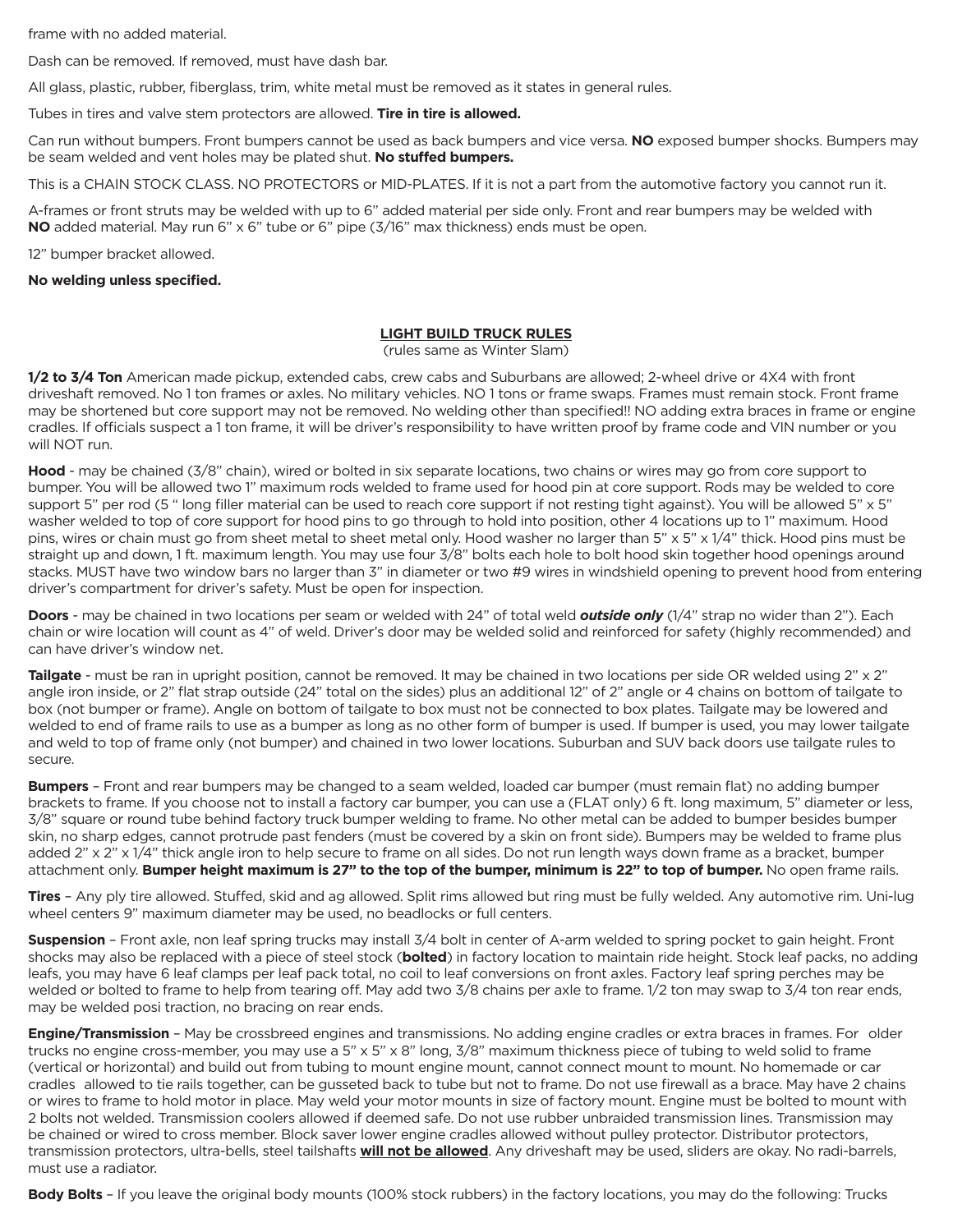may add an additional 8 box bolts, 6 cab bolts and 2 core support bolts; Suburbans and SUVs may add an additional 10 bolts throughout the cabin compartment and 2 at the core support. If you remove the body mounts and bolt everything solid, you lose the additional bolts outlined above. Body bolts can be up to1" maximum in diameter with washers no larger than 1/4" thick and 8" x 8" square. Bolts must be run VERTICAL and be bolted through the top of the frame like factory, or welded to the outside of the frame. Do not pin the frame with body bolts.

**Box** – Rollover bar (strongly recommended) mounted in front of box (must remain 5 inch gap minimum away from top of cab, must stay vertical and not angled). Can bolt or weld to box floor or to box washer plates (not frame). No wider than frame on uprights, no wider than cab on top, may have kickers two feet back from uprights to support and one crossbar across bottom of kickers to protect gas tank. Rollover bar cannot attach to interior cage components. Box may be bolted to cab in 4 locations, 1" bolt size, 5" x 5" plates AND may weld 12" of strap per side (24" total) to weld cab and box together. You will be allowed one location to wire box side to side, location of choice, cannot go to or around frame (4 strands of wire maximum, no chains). No folding box sides over to create a wedge. May bolt fenders with six 3/8" bolts to bolt fenders together, 2" washers maximum, thread must point inward. Outside fender creasing is allowed.

**Cage** – MANDATORY – Must run a bar behind seat (no further back than 10" behind seat) and across dash. May use 6" x 6" plates on ends, may connect dash bar to seat bar along with two down bars to floor on driver's side for protection. These bars may kick back inward and attached to side of frame after going through the floor. You may also add one down bar on passenger door to floor to protect battery. You may attach a rollover bar from seat bar up to or over roof and down to dash bar but these bars cannot connect or come in contact with rollover bars in trucks with boxes to stop truck from bellying. Cage material should be 6" diameter maximum and only attached to the cab, floor or body mount plate, not directly to frame. **Suburbans and SUVs** may attach a floating gas tank protector off seat bar, 24" x 24" protector must remain 4" away from any sheet metal. These are the only internal cage components allowed.

**Battery/Gas Tank** – Two batteries maximum allowed on passenger side floor, properly mounted and covered, NO BUNGEE STRAPS!! Gas tank must be removed and one relocated in front of box, 8 gal maximum. May use electric fuel pumps if well labeled (FUEL SHUT OFF).

**Frame** – If frame is bent, may plate 1" past bend in both directions, 1/4" thick one side of frame only. If long area over 6" is bent, please call ahead for authorization. No boxing of frames.

**Miscellaneous** – Stock steering components, may alter steering shaft from box to steering wheel. Tie rods may be reinforced in the center. Shifter may be altered, ignition and starter wires may be altered. Your number must be on both doors and a sign with your number must be on roof for recognition of vehicle. Number must be painted with a contrasting color from truck. A fire extinguisher is recommended and securely fastened down in vehicle. Any objectionable logo, picture or slogan will be removed from your vehicle or you will not be allowed to participate. No welders allowed in pit. No alterations allowed on vehicles after inspection. If you are stopped at gate because of alterations, you may be disqualified. Demo chairman reserves right to alter program as needed. Vehicles may be re-inspected at ANY time. This is a low build class, if rules don't say that you can't do it, don't assume you can!! MUST REMAIN STOCK OTHER THAN STATED IN RULES.

#### **MIGHTY MINI RULES**

No Ford Explorers 2003 or newer, No Dodge Dakotas or Durangos, No big body style Chevy Trail Blazers

Any mass produced Mini Vans, S-10s, Rangers, S-10 Blazers, Bronco II's, Jeep Cherokees (84 or newer), 2 or 4-wheel drive (front drive shaft removed).

Glass, including headlights and taillights, exterior molding, etc. must be removed before enter derby grounds. All dirt and other loose debris must be swept out.

Two batteries are allowed. Batteries must be securely fastened in front passenger side of vehicle and covered for protection.

Original or automobile radiator must be in original position. Radi barrels may be used in place of radiator. Barrel must be no longer than the stock radiator. May be welded to core support and bolted in four places.

Electric fans are allowed. Original fans may be removed or cut.

Transmission coolers allowed. Must be securely mounted in cab or box and covered for protection.

Stock gas tank must be removed. Must use either marine tank or other well made metal fuel tank.

Fuel tank is to be mounted in the center of the box behind the cab. It must be securely fastened and covered. Fuel tanks for mini vans must be placed in the center of van behind front seat, securely fastened down and covered.

An 8" x 8" hole must be in box to cab for gas line. Steel line is recommended. Any fuel leakage will result in disqualification.

All vehicles must have working brakes at all times.

Electric fuel pumps are allowed if mounted securely in vehicle. Must have shut off switch near steering wheel or wired to ignition.

Shifter linkage may be altered. May run aftermarket gas & brake pedal.

Vehicles must have operating safety harnesses or belts.

Driver's window may be strapped or wired for protection. At least ONE bar must also be on windshield from roof to dash for protection.

All trailer hitches and bracing must be removed.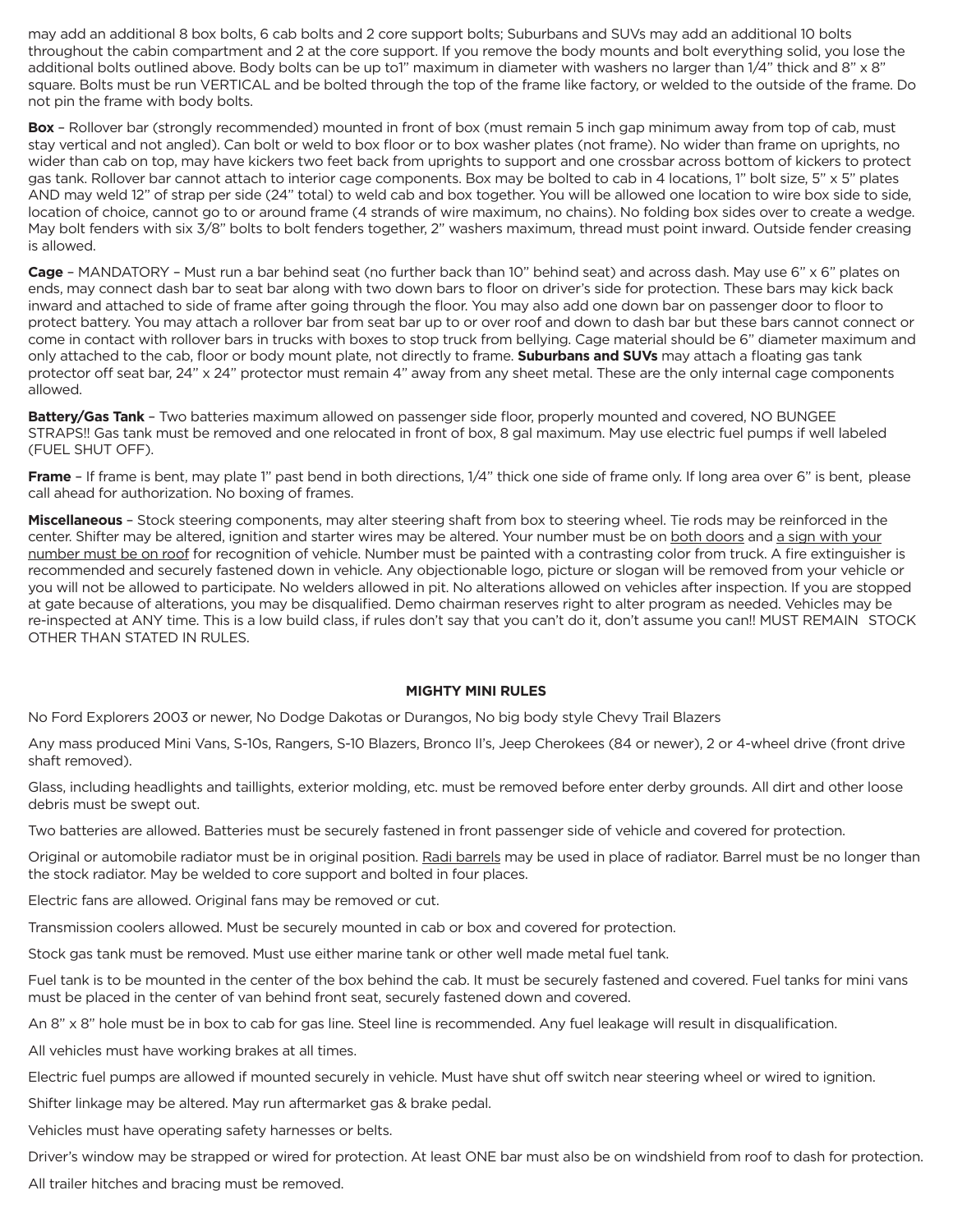Uni-lug centers are allowed.

Any tire allowed. Stem protectors allowed. No other reinforcement of rims allowed. Disqualification will result if discovered. Wheel weights must be removed. Tires may be screwed to rims. Tires may be doubled.

Cab may be fastened down with additional bolts.

Box and cab may be bolted together, with six bolts maximum (doesn't count towards the 12 box bolts). Up to 1" in size with a maximum of 4" x 4" washer.

Box may have up to 12 bolts to frame. U-bolts counts as two bolts. Up to 1" in size with a maximum of 4" x 4" x 1/4" plate.

Cab and box may be welded together and a filler material may be used to fill gap between cab and box.

Tailgates may be welded shut or chained. 3" x 3" angle iron may be used on inside of tailgate only to weld to box. NO angle iron on edge of box sides to floor. Doors may be solid welded or chained/bolted/wired shut.

**Must** have a dash bar and door bars. Bars may be attached to each other and to frame. Three down bars allowed per side. Front bars can angle towards firewall, all others straight down. Up to 5" diameter tubing with 6" mounting plates. May have a bar outside of both doors not to exceed 4" past door itself. Get carried and you will cut.

May have a roll loop behind cab. Roll loop can be bolted to frame but bolts count as part of box's 12 bolt count. May have two angled down bars no further back than the front of the rear wheel wells. Nothing past the front of the rear wheel wells.

Wheel wells may be cut away. Fenders may be bolted together with 3/8" bolts or less.

4 or 6 cylinder engine only. May be chained or welded down but may not reinforce frame in any way. No distributor protectors, mid plates or transmission braces allowed. After market bell housing allowed.

6 lug maximum rear ends. Welded or posi trac recommended. Slider drive shafts allowed. Rear end bracing allowed.

Rear ends may be tied to frame on one spot per side using chain or wire. No welding. One brace allowed from frame to frame above rear end only.

Any factory automotive bumper, bracket or shock may be welded on the front and rear of truck. Welding of bumper skin together is allowed. Two 4" wide x 8" long x 1/4" thick straps may be welded on the front and rear bumpers to body. Bumpers may be reinforced on the inside only

Maximum bumper height is 28" to bottom of bumper in the center. Minimum bumper height is 16" to bottom of bumper.

Tie rods may be reinforced but must be workable. No additional reinforcing.

Converting front suspensions from coil spring to leaf spring will not be allowed. Stock front ends only. **NO CUSTOM MADE AXLES ALLOWED**. Judge's discretion.

Leaf spring must stagger down in spring length largest to smallest. You may re-clamp springs, 6 per side, factory or homemade. Homemade clamps not to exceed 2" x 4" x 1/4".

Exhaust may be through the hood, not to be higher than the top of the cab.

Must have at least a 12" hole in hood for fire access.

Hood may be chained in six places or eight pieces of all-thread rod (up to 1") from frame through hood allowed, may be welded to the frame; 4" x 4" x 1/4" plate allowed. Allowed to bolt hood skin together, sheet metal to sheet metal with up to twelve 3/8" bolts.

Two pieces of iron 2" maximum allowed from core support to frame (one per frame rail). No further than front axle. Don't get carried away or you will cut.

Core support may have a 2" x 2" angle iron on top of core support from fender to fender. May be welded at ends.

Frame seam may be welded from front body mount by firewall to front of vehicle; 1/2" wide on one side only with no added material. Do not get carried away or you will cut.

Bent frames may be repaired with maximum 1/4" metal two inches past the bend only on tow sides of the frame. You must have 1/2" hole in the patch. 25" total frame repair allowed. Do not get carried away.

If you have to re-stub your vehicle, you are only allowed to butt weld the frame together. This mean NO over-lapping. You are allowed 1" x 1/4" to go around stub only. Engine cross-member may be welded in. **NO CUSTOM FRAMES ALLOWED**. (I.e.: Chevy/Ford, Chevy/ Dodge, etc.) **No capping of frames**.

No welding of hood but body seams may be welded with no added material.

Hood must be open for inspection

Your number must be on both doors and a sign with your number must be on roof for recognition of vehicles. Number must be painted a contrasting color from truck.

A fire extinguisher is recommended and securely fastened down in vehicle.

Any objectionable picture, logo, or slogan will be removed from your vehicle or you will not be allowed to participate.

No welders allowed in pit.